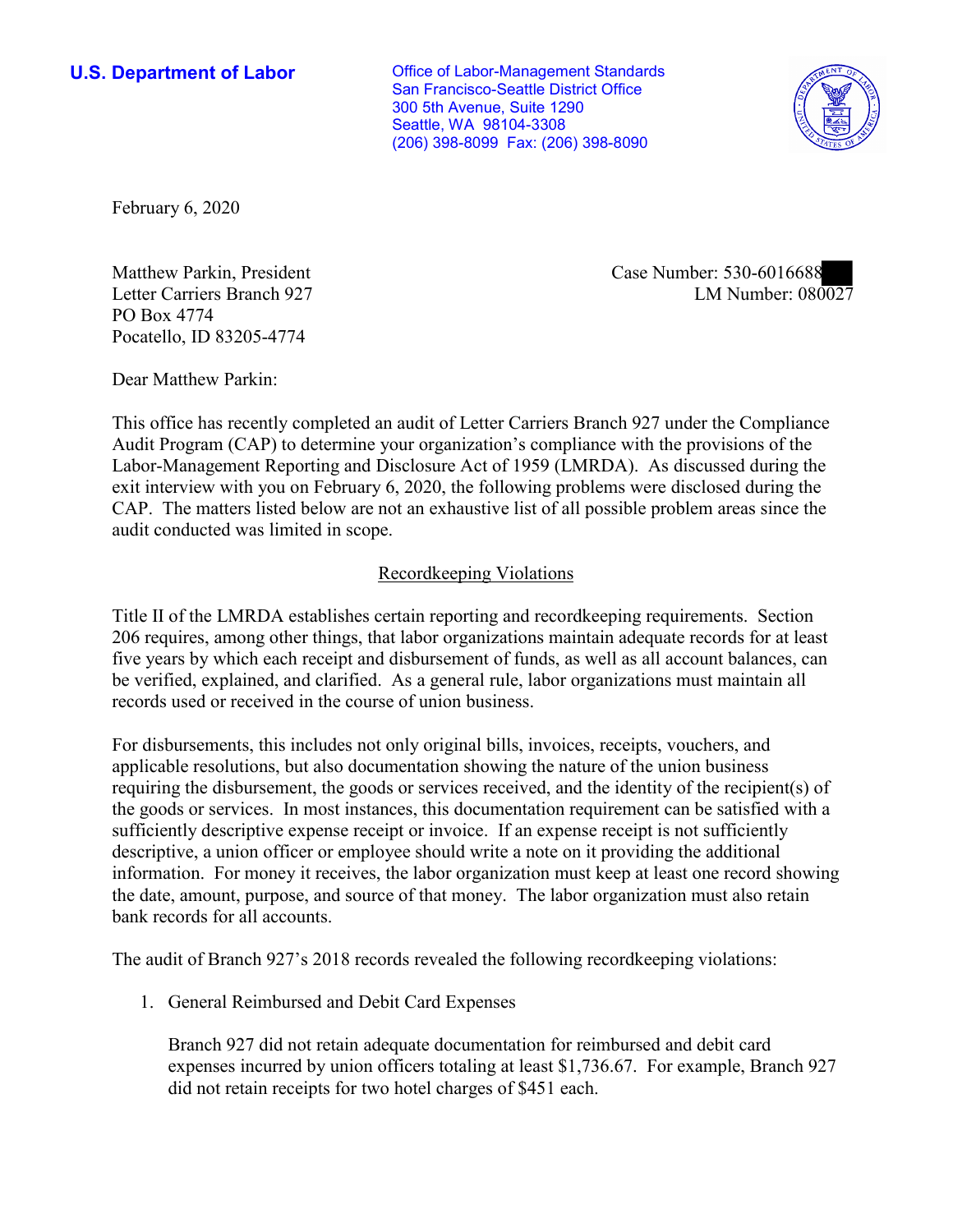all disbursements. The president and treasurer (or corresponding principal officers) of As noted above, labor organizations must retain original receipts, bills, and vouchers for your union, who are required to sign your union's LM report, are responsible for properly maintaining union records.

2. Meal Expenses

 Branch 927 did not require officers to submit itemized receipts for meal expenses totaling at least \$[2,296.75.](https://2,296.75) The union must maintain itemized receipts provided by restaurants to disbursements are for union business purposes and to sufficiently fulfill the recordkeeping requirement of LMRDA Section 206. officers and employees. These itemized receipts are necessary to determine if such

recordkeeping requirement of LMRDA Section 206.<br>Branch 927 records of meal expenses did not always include the names and titles of the persons incurring the restaurant charges. For example, at least [\\$2,374.03](https://2,374.03) in meal retained must identify the names of the restaurants where the officers or employees incurred meal expenses. expenses did not have any record of who was present for the meal. Union records of meal expenses must include written explanations of the union business conducted and the full names and titles of all persons who incurred the restaurant charges. Also, the records

3. Lack of Salary Authorization

 Branch 927 did not maintain records to verify that the salaries reported in Item 24 (All Officers and Disbursements to Officers) of the LM-3 were the authorized amounts and, therefore, were correctly reported. The union must keep a record, such as meeting with the authority to establish salaries. Branch 927 has since updated its bylaws to reflect minutes, to show the current salary authorized by the entity or individual in the union the current officer salaries.

 Based on your assurance that Branch 927 will retain adequate documentation in the future, OLMS will take no further enforcement action at this time regarding the above violations.

## Reporting Violation

 Labor Organization Annual Report LM-3 filed by Branch 927 for the fiscal year ended The audit disclosed a violation of LMRDA Section 201(b), which requires labor organizations to file annual financial reports accurately disclosing their financial condition and operations. The December 31, 2018, was deficient in the following area:

Disbursements to Officers (LM-3)

 Branch 927 did not include reimbursements to officers totaling at least \$[2,674.72](https://2,674.72) in the amounts reported in Item 24 (All Officers and Disbursements to Officers). It appears the union erroneously reported these payments in Item 48 (Office and Administrative Expense).